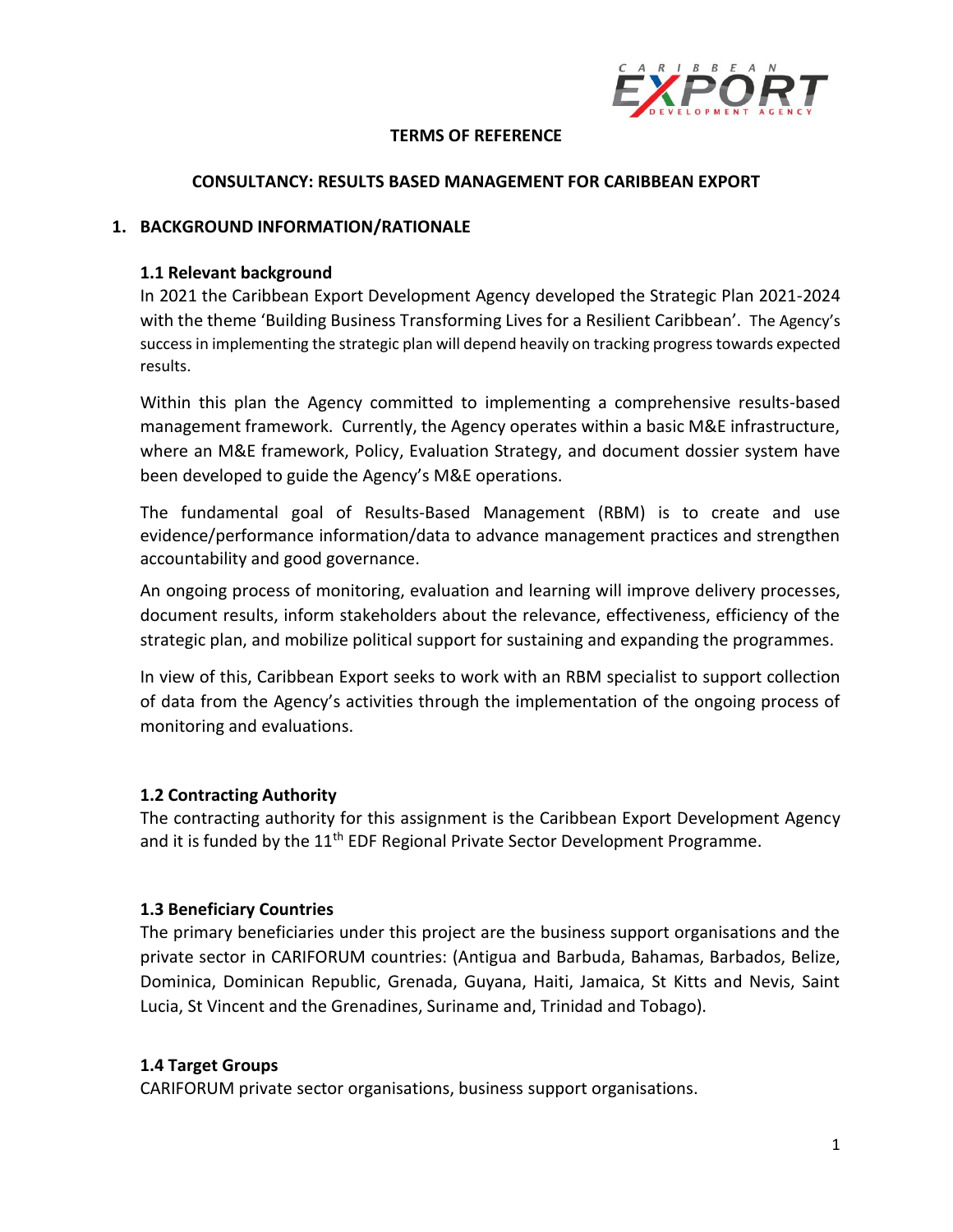

#### **2. OBJECTIVE, PURPOSE & EXPECTED RESULTS**

#### **2.1 Overall Objective**

The overall objective of this Consultancy is to develop and implement systems and mechanisms that ensure robust and rigorous monitoring, measurement and proactive guidance on programme, project and task implementation at the Agency.

#### **2.2 Specific Objectives**

Specifically, the consultancy aims to implement an RBM framework based on the scope of work outlined in 4.1. in the process of collecting data and generating reports on the Agency's programmes.

#### **2.3 Purpose of consultancy and expected results**

The purpose of the Consultancy is to develop and implement a robust monitoring and measurement system that captures meaningful data in line with the Agency's strategic goals. It is expected that as a result the Agency will be able to produce a suite of reports and communications materials that highlight the impact and results of the Agency's work. Further, an RBM culture is adopted within the Agency.

### **3. ASSUMPTIONS AND RISKS AND MITIGATION**

#### **3.1 Assumptions**

- There is a consultant with the requisite qualifications and experience available.
- There is adequate time to implement the scope of work.

#### **3.2 Risks**

• The above assumptions are not actualised.

#### **3.3 Mitigation**

- The scope of work can be adjusted to focus on immediate needs.
- The timeframe for implementation can be extended.

### **4. SCOPE OF WORK**

#### **4.1 Specific Activities**

### **Vision/Strategy Development and Execution**

**a.** Develop and communicate, in conjunction with the Caribbean Export Executive Team, the Strategic and Operational KPIs for all areas in Caribbean Export.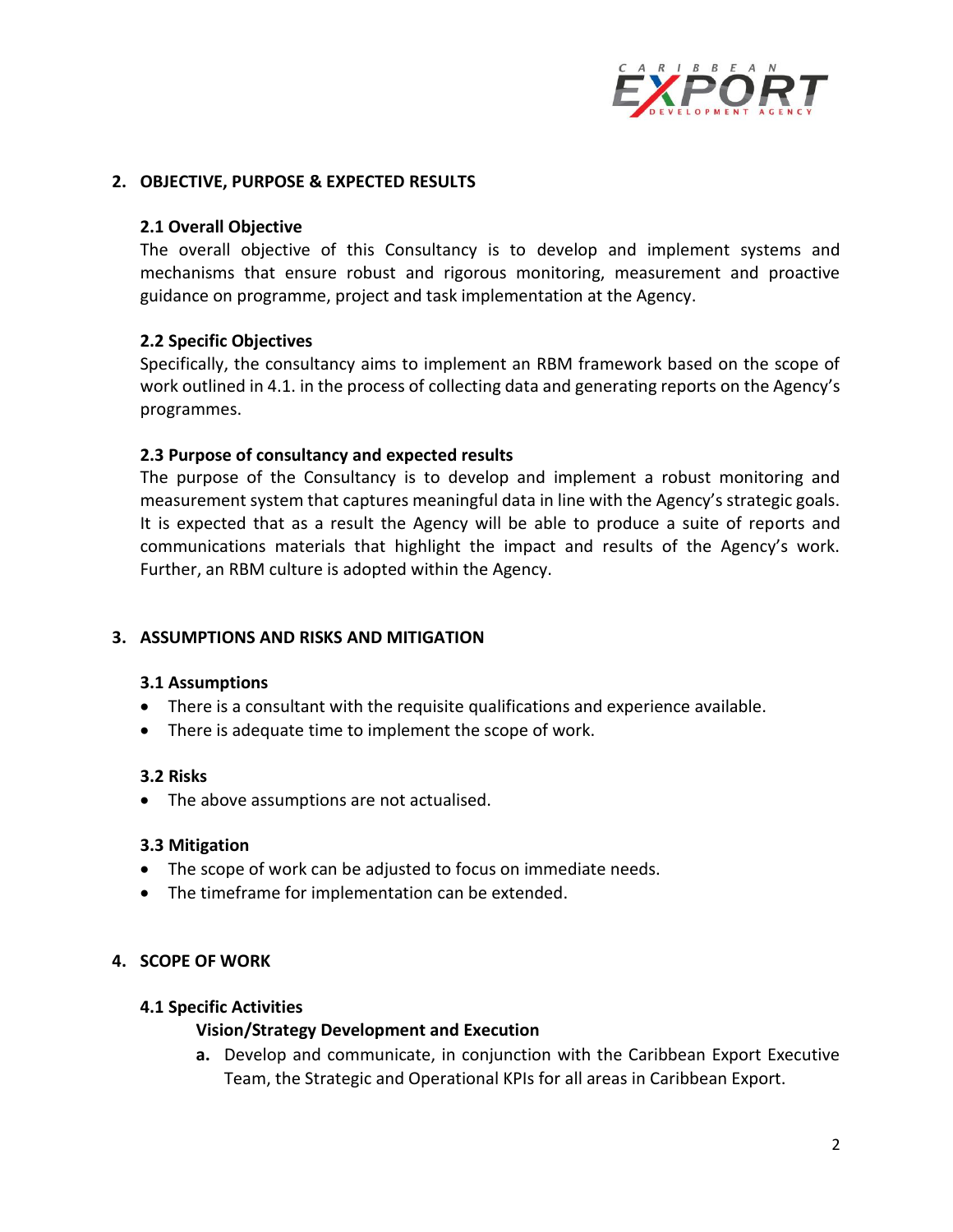

- **b.** Continually assess the relevance of the KPIs based on changes in external dynamics and organisational focus.
- **c.** Lead the development and implementation of Operational Plans for the Strategic Plans.
- **d.** Drive the development and implementation of RBM templates for quarterly, annual and three-year reporting on Strategic Plan and major programme deliverables.

# **Innovation, Growth and Organisational Capacity**

- **e.** Support the HR Officer in the development and facilitation of RBM training and awareness sessions for all members of staff.
- **f.** Develop customised RBM (Results-based Management) Tools and Templates for Caribbean Export.
- **g.** Coach the Management Team on strategies for improving the efficiency and effectiveness of project management and reporting.

# **Customer-Stakeholder Management**

- **h.** Ensures that Caribbean Export maintains an effective two-way communication channel on the status of its KPIs with its major stakeholders.
- **i.** Develop and implement Caribbean Export's internal project and programme reporting framework.

# **Financial Stewardship**

**j.** Develop and implement financial monitoring metrics for all areas in Caribbean Export based on the Strategic Plan and the general operational demands of the organisation.

### **Internal Business Processes**

- **k.** Work with the Caribbean Export Executive Team to develop a Caribbean Export Strategic Plan Monitoring and Evaluation Framework.
- **l.** Communicate and educate the Caribbean Export staff on the Monitoring and Evaluation Framework.

# **5. PROJECT MANAGEMENT AND REPORTING**

### **5.1 Responsible Body**

Caribbean Export Development Agency

### **5.2 Management structure**

The Executive Director will retain overall responsibility for the overall project. Day-today supervision of this specific programme is the responsibility of Senior Advisor  $-$ Marketing & PR, who will communicate progress to the Executive Director.

### **5.3 Reporting**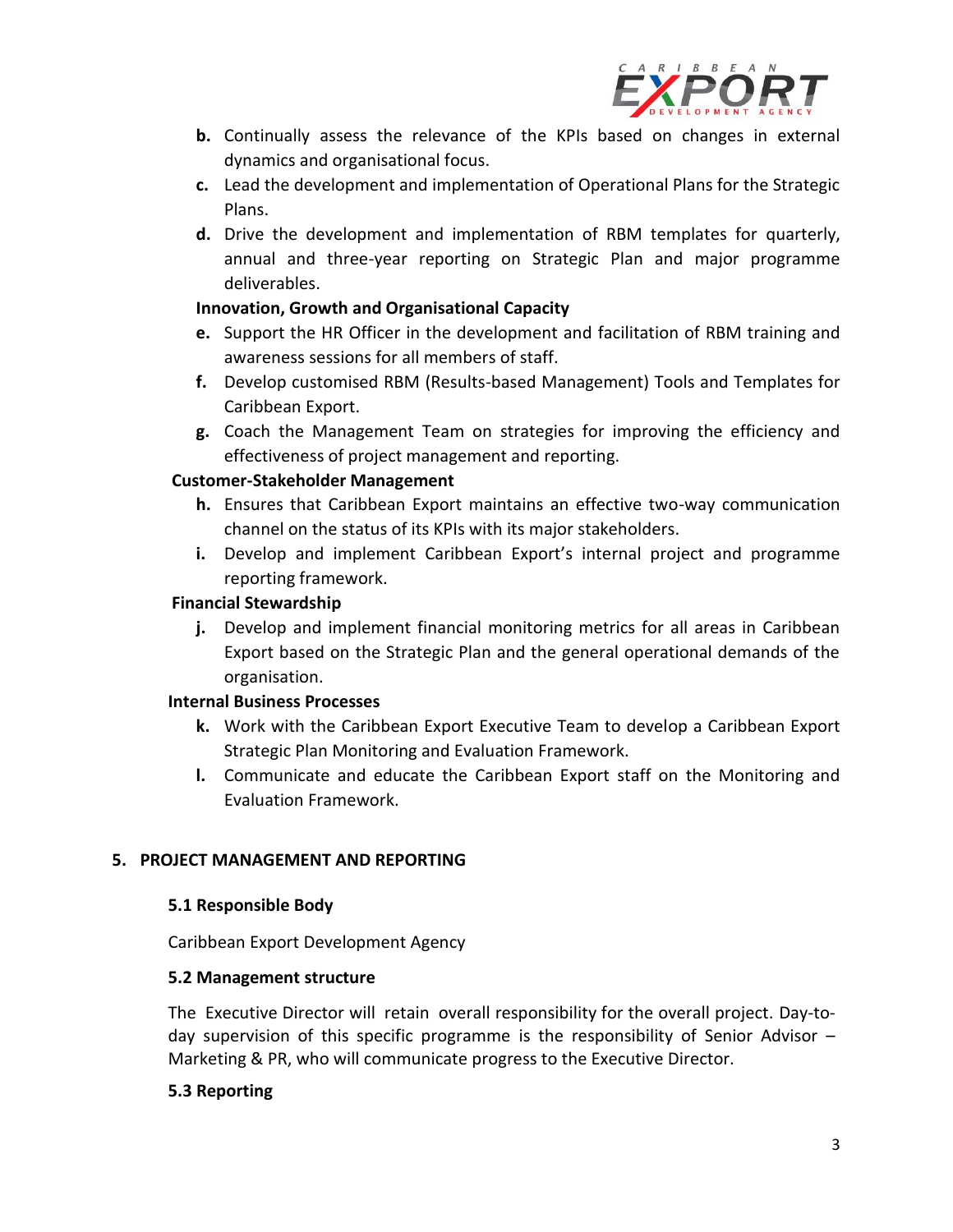

A monthly/weekly progress report outlining key activities undertaken, progress made, and results achieved, must be submitted to Senior Advisor – Marketing & PR.

## **6. LOGISTICS AND TIMING**

# **6.1 Commencement date and period of implementation of tasks**

This consultancy is expected to commence on June 1, 2022, for a seven (7) month period ending December 31, 2022.

# **7. PAYMENT TERMS**

All services must be completed to the satisfaction of the Agency and payments will be contingent on submission and approval of the progress report and appropriate invoice. Payments will be made in accordance with the terms and conditions outlined in the contract between the contracting authority and the consultant.

# **8. REQUIREMENTS**

### **8.1 Qualifications**

• A Bachelor's degree in Project Management, Management, Internal Auditing or a related field.

### **8.2 Work Experience**

- At least 5 years' experience in a similar capacity in a comparable organisation.
- Demonstrable track record of achievement in the fields of project and programme management.
- Computer proficiency skills particularly in project management applications.
- Excellent public speaking and meeting facilitation skills.
- Excellent writing skills particularly in technical reporting.
- Multitasking skills and the ability to perform effectively under pressure and tight deadlines.
- Relationship management skills.
- Fluent in English. Ability to communicate in French, Spanish or Dutch, desirable.

### **8.3 Required Documentation.**

• The Applicant must submit their CV, a quotation and the completed Applicant Declaration [Form](https://www.carib-export.com/download/197007/) 

CV's and quotations together with the [Applicant Declaration Form](https://www.carib-export.com/download/197007/) must be submitted to Ms. JoEllen Laryea, Senior Advisor – Marketing and PR at [jlaryea@carib-export.com](mailto:jlaryea@carib-export.com) no later than 5.00pm AST on May 20, 2022.

### **8.4 Office Accommodation**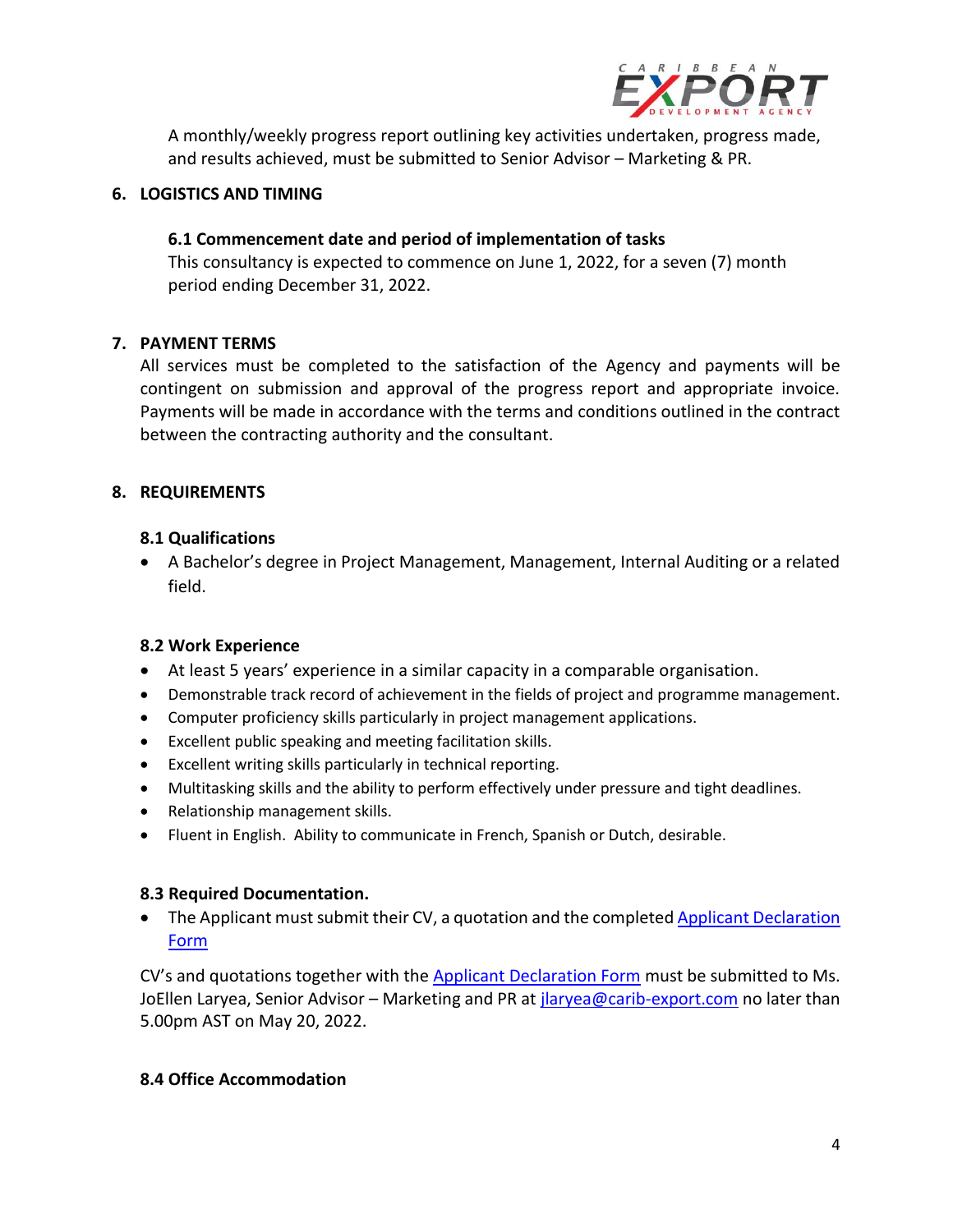

Caribbean Export will provide a space in which the Consultant may work at the Headquarters office in Barbados.

### **8.5 Facilities to be provided by the Consultant**

The consultant will be provided general office and administrative support*.*

## **8.6 Equipment**

The consultant will be provided a desk, computer and desk phone at the Headquarters office in Barbados.

# **8.7 Travel**

Any travel required will be separately covered by Caribbean Export.

### **9. REPORTS**

### **9.1 Reporting requirements**

- An inception report outlining the proposed workplan for the first 3 months.
- A report at the end of each month that outlines the key activities undertaken.

### **9.2 Submission and Approval of Reports**

The reports and deliverables as referred to above must be submitted to the Senior Advisor, Marketing and PR. All reports must be submitted in English in electronic format. The Executive Director is responsible for approving the reports.

### **10. EXCLUSION CRITERIA**

Candidates will be excluded from participation in the bidding process if they:

- a) are bankrupt, insolvent, filing for insolvency or being wound up, are having their affairs administered by the courts, have entered into an arrangement with creditors, have suspended business activities or are in any analogous situation arising from a similar procedure provided for in national legislation or regulations;
- b) are the subject of proceedings for fraud, corruption, a declaration of bankruptcy, for winding-up, for administration by the courts, for an arrangement with creditors or for any similar procedure provided for in national legislation or regulations;
- c) have been convicted of an offence concerning professional conduct by a judgement which has the force of *res judicata*
- d) are guilty of grave professional misconduct proven by any means which Caribbean Export can justify;
- e) are guilty of serious misrepresentation in supplying the information required by the contracting authorities as a condition of participation in the procurement process; they have been declared to be in serious breach of contract for failure to comply with